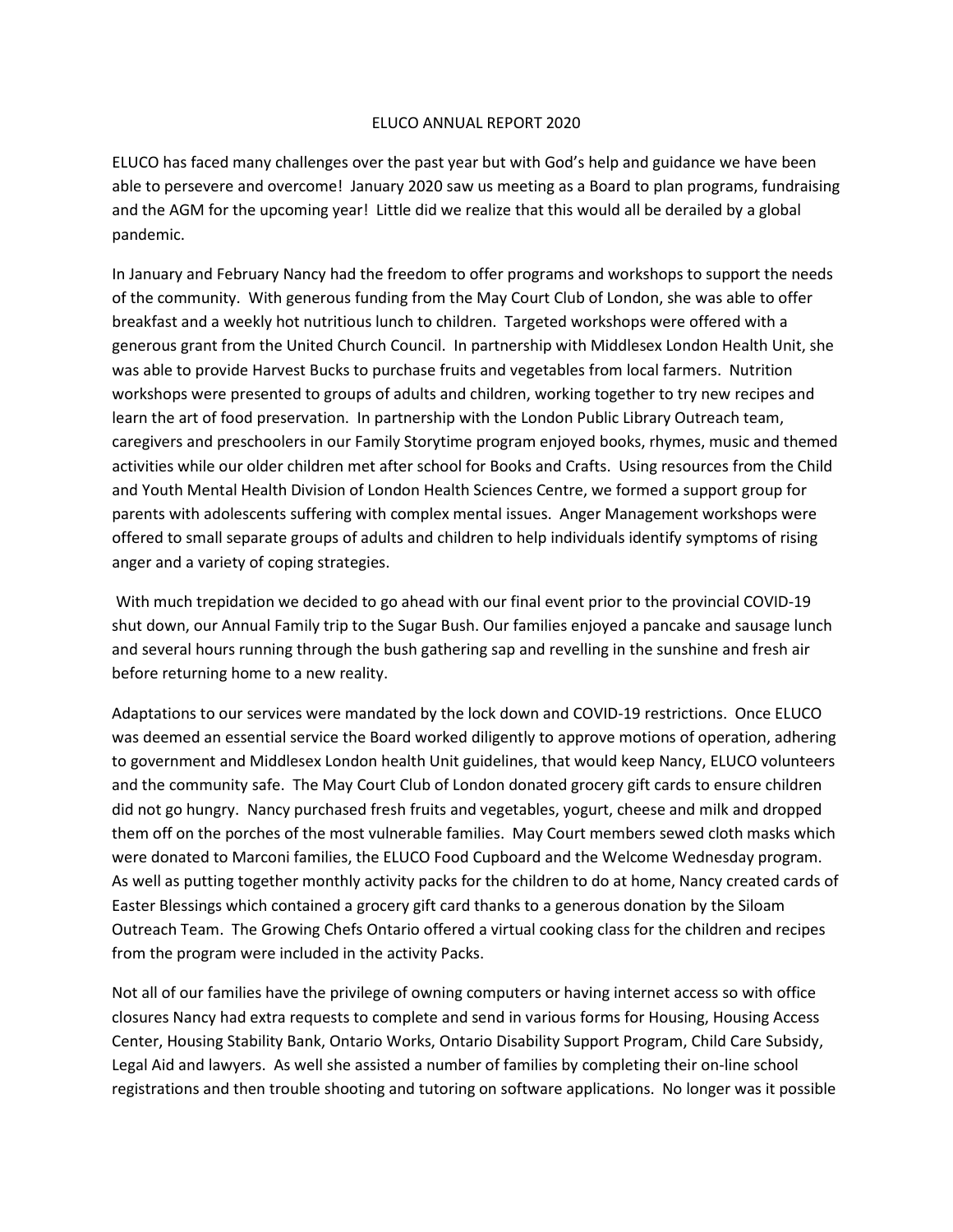to support and advocate for individuals by attending meetings with them. Instead, Nancy would meet outside with the individual, gather the relevant data then write letters, forward documentation and speak on their behalf to accomplish their needs. One of the positive aspects of this was that she was able to more openly validate struggles and express concerns for those she was trying to help.

The pandemic has affected all of us but for some in the Marconi community the isolation and restrictions have been crippling. The Marconi community has seen a steep rise in Depression and Anxiety, Addictions, Criminal Activity and Violence. Although it presented privacy issues, Nancy was able to provide counselling outside at a distance. She says "As the months passed it reinforced my understanding that the most important aspect of my outreach is being present in the community. Living our faith, listening without judgement, encouraging, comforting, challenging and teaching: these are the gifts that I bestowed and what was reciprocated back to me!"

Thanks to technology Nancy was able to do most of her training on-line. CLEO (Community Legal Education Ontario) offered a number of webinars to inform of changes during the pandemic and extra resources available for families. Through Ontario Non-Profit network she attended a series of financial seminars with strategies for periods of reduced funding. Coursera offered mental Health and Wellness webinars on ways to deal with Anxiety during the pandemic. She studied an Advanced Photography and editing techniques for phones to enable hosting two different levels of workshops. NLSML (Neighbourhood Legal Services Middlesex London) offered their annual training in a series of webinars on Employment, Housing, Ontario Works and Ontario Disability Support Program. ISARC (Interfaith Social Assistance Coalition) also held a Religious Leaders Forum "Advancing a Livable Income: Overcoming Ontario's Poverty Pandemic" which Nancy participated in. Nancy was invited to give a power point presentation on ELUCO's work to a zoom breakfast meeting of the South London Rotary Club!

Despite the pandemic but with the assistance of amazing donors Nancy was able to provide Christmas Share for 112 families. An absence of volunteers due to COVID-19 meant gifts weren't gift wrapped but were distributed in gift bags. Several families were sponsored by an individual or group. Many thanks to Thorndale UCW, Trinity Community Church, Rose Birrell group (Siloam United) and Rowntree United. Richards Memorial donated gifts for children and grocery gift cards. First St Andrews provided a very generous number of grocery gift cards and their church school did a chocolate fundraiser that provided Indigo gift cards. Individual donations were used to purchase Indigo, Winners and Shoppers gift cards. Siloam United and individual donations were used to purchase Walmart gift cards. As well Siloam sponsored their annual Christmas meat drive and donated turkeys, ham and turkey breasts to be included in the gift baskets.

Jansen Christmas Toy Drive hired a company to sanitize and fog new and slightly used toys. Some families were reluctant to participate but we distributed to 23 families, 53 children.

Left with an abundance of spare time (LOL), Nancy put together 75 Christmas activity packs which included a craft, colouring/activity pad, Christmas pencil, chocolate treat and candy cane for children 12 and under so they would have something to do on their holidays!